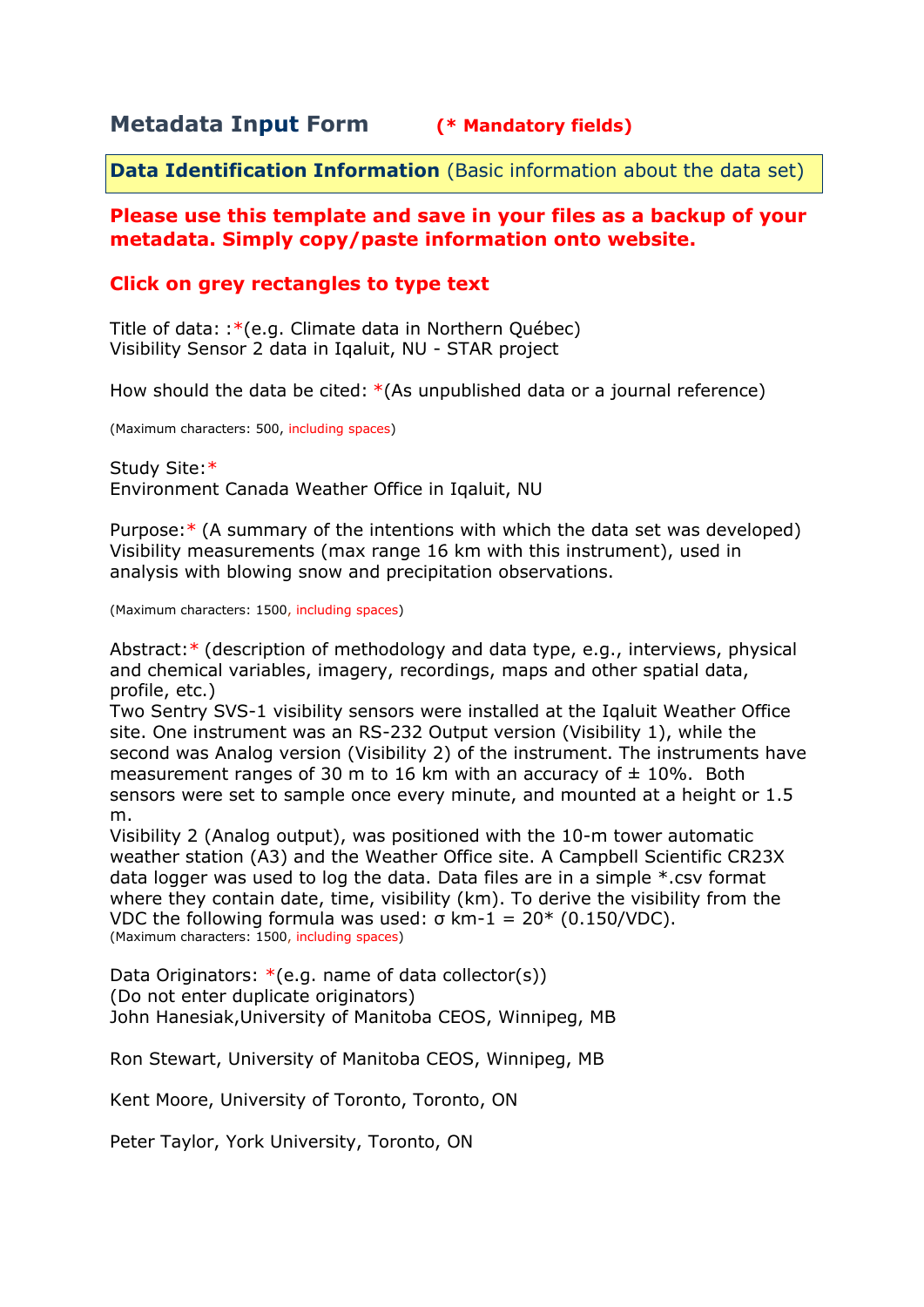Walter Strapp, Cloud Physics and Severe Weather Division, Environment Canada, Ottawa, ON

Mengistu Wolde, Flight Research Laboratory, National Research Council of Canada, Ottawa, ON

Links to data (if available, enter NI Email address if direct link is not yet available):

Status of data:\* Click on grey rectangle to view scroll down menu Completed

Maintenance and update frequency:\* Click on grey rectangle to view scroll down menu

Daily

**Geographic Coordinates** (in decimal format)

#### **Research Area** \*

Coordinates should be in the range of -90.0000 to 90.0000 for the latitude and -180.0000 to 180.0000 for the longitude

North (latitude N): 63°44.847'

South (latitude N):

West (longitude W): 68°32.611'

East (longitude W):

**Time Period** (covered by the data set)

\* Select entry from scroll down menu on website

| Start Year:* 2007    | End Year: $*2008$ |
|----------------------|-------------------|
| Start Month *October | End Month: *March |
| Start Day: $*$ 23    | End Day: $*31$    |

**Keywords** (see Keywords Library)

(e.g., Air, temperature, Precipitation, Photosynthesis, Ocean, Soil, Bacterial production, Climate, Land, Policy, Charr)

\* Select entry from the scroll down menu on the website or consult the Keywords Library